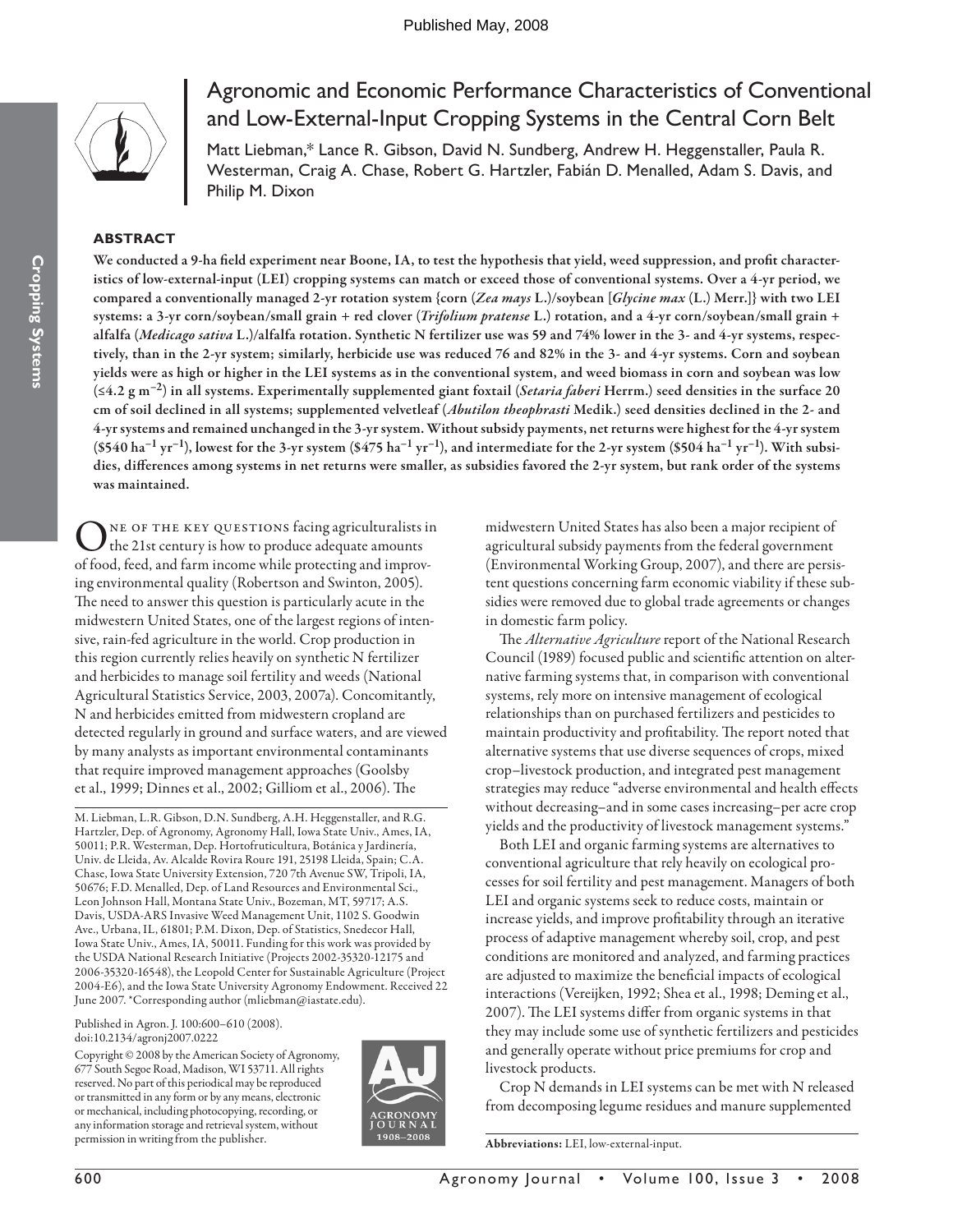with synthetic fertilizer (Fox and Piekielek, 1988; Morris et al., 1993; Magdoff et al., 1997). Weeds may be controlled in LEI systems by combining cultivation with low levels of herbicides within diverse crop sequences that challenge weeds with a broad range of stress and mortality factors (Buhler et al., 1992; Mulder and Doll, 1993; Liebman and Staver, 2001). These and certain other LEI approaches for managing soil fertility and weeds offer substantial opportunities for reducing pollution by agrichemicals and improving water quality (Dinnes et al., 2002; Gilliom et al., 2006).

To date, evidence for the ability of farming systems to produce high yields and sufficient income with reduced levels of agrichemical inputs has been inconsistent. Whereas some comparative systems experiments have shown that fertilizer and pesticide use can be reduced substantially without compromising yields and profits (Vereijken, 1986; Jordan and Hutcheon, 1995; Wijnands, 1997; Gallandt et al., 1998; Porter et al., 2003), others have shown that LEI systems fall below the yield and profit levels achieved in conventional systems (Klonsky and Livingston, 1994; Munn et al., 1998; VanGessel et al., 2004). These divergent results emphasize the need to better understand the performance characteristics of contrasting cropping systems. Consequently, we conducted a multiyear, 9-ha field experiment to test the hypothesis that LEI systems can provide yields and net returns that match or exceed those obtained from conventional systems. Because weeds pose a recurrent and nearly ubiquitous challenge to LEI systems, we also tested the hypothesis that LEI systems can suppress weeds as effectively as conventional systems.

# **MATERIALS AND METHODS Experimental Site, Rotation Systems, and Crop Management**

The experiment was conducted at the Iowa State University Marsden Farm, in Boone County, Iowa (42°01' N; 93°47' W; 333 m above sea level). Soils at the site are Clarion loam (fineloamy, mixed, superactive, mesic, Typic Hapludolls), Nicollet loam (fine-loamy, mixed, superactive, mesic, Aquic Hapludolls), and Webster silty clay loam (fine-loamy, mixed, superactive, mesic, Typic Endoaquolls). Soil samples taken to a depth of 20 cm on 8 Nov. 2002 indicated a mean buffer pH of  $6.8$ , a mean organic matter concentration (via combustion analysis) of 51 g  $kg^{-1}$ , a mean P concentration (via the Bray-1 procedure) of 31  $mg \, kg^{-1}$ , and a mean K concentration (via ammonium acetate extraction) of  $167 \text{ mg kg}^{-1}$ .

Before the initiation of the experiment, the site had been managed for at least 20 yr with a corn–soybean rotation receiving conventional fertilizer and herbicide inputs. The entire site was planted with oat in 2001 and the cropping systems experiment was established in 2002. The experiment was arranged as a randomized complete block design with each crop phase of each rotation system present every year in four replicate blocks. Plot size was 18 by 85 m. Weather data were collected about 1 km from the study site.

Three crop rotations suitable for the midwestern United States were included in the study. The 2-yr (corn/soybean) rotation is typical of cash grain farming systems in the region and was managed with conventional fertilizer and herbicide inputs. The  $3$ -yr (corn/soybean/small grain  $+$  red clover green manure) and 4-yr (corn/soybean/small grain + alfalfa/alfalfa hay) rotations are representative of diversified farming systems in the region, which often include swine (*Sus scrofa*) or cattle (*Bos taurus*). Compared to the 2-yr rotation, the 3- and 4-yr rotations received lower synthetic N fertilizer and herbicide inputs. Spring triticale (× *Triticosecale* Wittmack) was used as the small grain in 2003–2005, and oat (*Avena sativa* L.) was used in 2006.

Crop identities, planting and harvest dates, seeding rates, and row spacings are shown in Table 1. A nongenetically engineered soybean variety was used in all systems in 2003 to 2005. In 2006, a glyphosate-tolerant soybean variety was used in the 2-yr system, whereas a nongenetically engineered variety was used in the 3- and 4-yr systems. Red clover and alfalfa were planted with triticale or oat. First-year alfalfa was not harvested in 2003, but was harvested once in 2004 to 2006. Established second-year alfalfa was harvested three times in 2003, and four times in 2004 to 2006. Red clover was used solely as a green manure and was not harvested for forage in any year. Soybean, red clover, and alfalfa seeds were treated with appropriate *Rhizobium* and *Bradyrhizobium* inoculants before planting. Triticale and oat straw was baled and removed after grain harvest.

Synthetic fertilizers were applied in the 2-yr rotation at conventional rates based on soil tests, whereas composted cattle manure and reduced rates of synthetic fertilizers were applied in the 3- and 4-yr rotations (Table 2). Composted manure was applied in October of each year at a rate of 15.7  $Mg$  ha<sup>-1</sup> (fresh weight basis) to plots of red clover in the 3-yr rotation and to plots of established alfalfa in the 4-yr rotation. This corresponded to a mean dry matter application rate of 10.2  $Mg$  ha<sup>-1</sup>. Calculated application rates of total N, P, and K in composted manure, reflecting analyses conducted by the Iowa State University Soil and Plant Analysis Laboratory, are shown in Table 2. Based on soil test results, lime was applied on 12 Mar. 2004, and a mixture of monoammonium phosphate and muriate of potash was applied on 27 Oct. 2005 (Table 2). The late spring nitrate test (Blackmer et al., 1997) was used for corn in all rotation systems to determine rates for post-emergence side-dress N applications (Table 2).

Weed management in the 2-yr rotation was based largely on herbicides applied at conventional rates (Table 3). In the 3- and 4-yr systems, herbicides were applied in 38-cm-wide bands in corn and soybean, greater reliance was placed on cultivation, and no herbicides were applied in small grain and forage legume crops (Table 3). Choices of post-emergence herbicides used in each of the systems were made based on the identities, densities, and sizes of weed species observed in the plots. Stubble of small grain crops in the 3- and 4-yr systems was mowed to suppress weeds 19 to 28 d after grain harvest.

Tillage regimes differed among rotation systems. In the 2-yr system, a combination of fall chisel plowing and spring field cultivation was used between corn harvest and soybean planting, and spring field cultivation was used between soybean harvest and corn planting. In the 3-yr system, a combination of fall chisel plowing and spring field cultivation was used between corn harvest and soybean planting; zero tillage or spring disking was used between soybean harvest and small grain and red clover planting; and fall moldboard plowing, followed by spring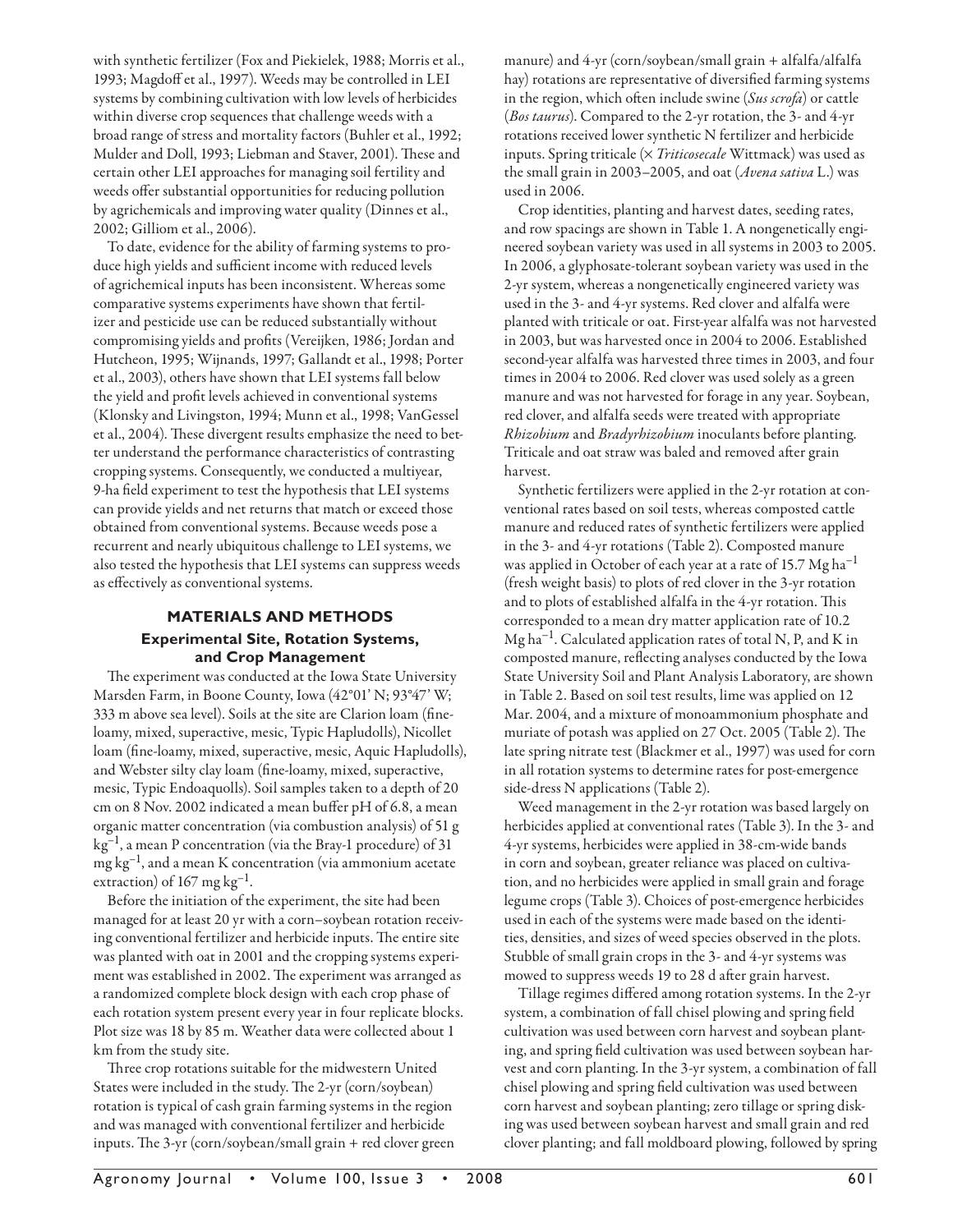| Table 1. Crop identities, planting and harvest dates, seeding rates, and row spacings used in 2003 to 2006. |  |  |
|-------------------------------------------------------------------------------------------------------------|--|--|
|                                                                                                             |  |  |

| Year | Crop       | <b>Rotation</b><br>system | Hybrid or cultivar             | <b>Planting</b><br>date | Harvest date(s)                                             | <b>Seed</b><br>density   | <b>Seed</b><br>mass      | Interrow<br>spacing |
|------|------------|---------------------------|--------------------------------|-------------------------|-------------------------------------------------------------|--------------------------|--------------------------|---------------------|
|      |            |                           |                                |                         |                                                             | seeds ha <sup>-1</sup>   | $kg$ ha <sup>-1</sup>    | cm                  |
| 2003 | corn       | all                       | Golden Harvest 8562            | 23 Apr.                 | 2 Oct.                                                      | 79,040                   | $\qquad \qquad -$        | 76                  |
| 2004 | corn       | all                       | Golden Harvest 8562            | 23 Apr.                 | 15 Oct.                                                     | 79,040                   | $\overline{\phantom{m}}$ | 76                  |
| 2005 | corn       | all                       | Agrigold 6395                  | 27 Apr.                 | 22 Sept.                                                    | 79.530                   | $\qquad \qquad -$        | 76                  |
| 2006 | corn       | all                       | Agrigold 6395                  | 24 Apr.                 | 2 Oct.                                                      | 79,530                   | $\qquad \qquad -$        | 76                  |
| 2003 | soybean    | all                       | Asgrow 2869                    | 29 May                  | 7 Oct.                                                      | 387,340                  | $\qquad \qquad -$        | 76                  |
| 2004 | soybean    | all                       | Asgrow 2869                    | 29 May                  | 6 Oct.                                                      | 387,340                  | $\overline{\phantom{0}}$ | 76                  |
| 2005 | soybean    | all                       | Asgrow 2869                    | 10 May                  | 4 Oct.                                                      | 387,340                  | $\overline{\phantom{0}}$ | 76                  |
| 2006 | soybean    | $2-yr$                    | Kruger 287RR                   | 17 May                  | 9 Oct.                                                      | 408,850                  | Ξ.                       | 76                  |
| 2006 | soybean    | 3-yr and 4-yr             | Kruger 2918                    | 17 May                  | 9 Oct.                                                      | 408,850                  | $\overline{\phantom{0}}$ | 76                  |
| 2003 | triticale  | 3-yr and 4-yr             | <b>Trical 37812</b>            | 26 Mar.                 | $23$ July                                                   | $\overline{\phantom{0}}$ | 110                      | 20                  |
| 2004 | triticale  | 3-yr and 4-yr             | <b>Trical 37812</b>            | 5, 6 Apr.               | $23$ July                                                   | $-$                      | 122                      | 20                  |
| 2005 | triticale  | 3-yr and 4-yr             | <b>Trical 37812</b>            | 29 Mar.                 | $14$ July                                                   | -                        | 122                      | 20                  |
| 2006 | oat        | 3-yr and 4-yr             | <b>IN09201</b>                 | 6, 10 Apr.              | 18 July                                                     |                          | 56                       | 20                  |
| 2003 | red clover | 3-yr                      | Cherokee                       | 26 Mar.                 | $\overline{\phantom{0}}$                                    |                          | 3                        | 20                  |
| 2004 | red clover | 3-yr                      | Cherokee                       | 5, 6 Apr.               |                                                             |                          | 13                       | 20                  |
| 2005 | red clover | 3-yr                      | Cherokee                       | 29 Mar.                 |                                                             |                          | 13                       | broadcast           |
| 2006 | red clover | 3-yr                      | Cherokee                       | 6, 10 Apr.              |                                                             |                          | 3                        | 20                  |
| 2002 | alfalfa    | $4 - yr$                  | Dekalb 3720                    | 20 Aug.                 | 2003: 13 June, 11 July, 19 Aug.                             |                          | 9                        | 20                  |
| 2003 | alfalfa    | $4 - yr$                  | Dekalb 3720                    | 26 Mar.                 | 2004: I June, 30 June, II Aug., I3 Sept.                    |                          | 17                       | 20                  |
| 2004 | alfalfa    | $4 - yr$                  | Dekalb 3720                    | 5, 6 Apr.               | 2004: 13 Sept.;<br>2005: I June, I July, 8 Aug., 14 Sept.   |                          | 17                       | 20                  |
| 2005 | alfalfa    | $4 - yr$                  | Farm Science<br>Genetics 300LH | 29 Mar.                 | 2005: 14 Sept.;<br>2006: 26 May, 26 June, 31 July, 25 Sept. |                          | 17                       | broadcast           |
| 2006 | alfalfa    | $4 - yr$                  | Farm Science<br>Genetics 400LH | 6, 10 Apr.              | 2006: I Sept.                                               |                          | 17                       | 20                  |

**Table 2. Synthetic and organic soil fertility amendments for crops grown in contrasting rotation systems in 2003 to 2006.**

| <b>Rotation</b> | Crop                                | 2003                                                                                                                                                                                             | 2004                                                                                                                                                                                         | 2005                                                                                          | 2006                                                                                                                                                                                                       |
|-----------------|-------------------------------------|--------------------------------------------------------------------------------------------------------------------------------------------------------------------------------------------------|----------------------------------------------------------------------------------------------------------------------------------------------------------------------------------------------|-----------------------------------------------------------------------------------------------|------------------------------------------------------------------------------------------------------------------------------------------------------------------------------------------------------------|
| $2-yr$          | corn                                | $112$ kg N ha <sup>-1</sup> as urea,<br>at planting; 39 kg N ha <sup>-1</sup><br>as urea, side-dressed                                                                                           | $112$ kg N ha <sup>-1</sup> as<br>urea, at planting                                                                                                                                          | 112 kg N ha <sup>-1</sup> as<br>urea, at planting                                             | 18 kg N + 20 kg P + 112 kg<br>K ha <sup>-1</sup> as MAP <sup>†</sup> and KCI,<br>before planting; 112 kg N ha <sup>-1</sup><br>as urea, at planting; 28 kg N<br>$ha^{-1}$ as UAN $\ddagger$ , side-dressed |
| 2-yr            | soybean                             | none                                                                                                                                                                                             | none                                                                                                                                                                                         | none                                                                                          | $18$ kg N + 20 kg P + 112<br>$kg$ K ha <sup>-1</sup> as MAP and<br>KCI, before planting                                                                                                                    |
| 3-yr            | corn                                | $114$ kg N + 43 kg P + 141 kg<br>K ha <sup>-1</sup> as composted manure,<br>before planting; 56 kg N ha <sup>-1</sup><br>as urea, at planting; 39 kg N<br>ha <sup>-1</sup> as urea, side-dressed | 58 kg N + 38 kg P + 117 kg K<br>$ha^{-1}$ as composted manure,<br>before planting; 34 kg N ha <sup>-1</sup><br>as urea, at planting; 73 kg N<br>ha <sup>-1</sup> as UAN, side-dressed        | $205$ kg N + 84 kg P + 222<br>$kg$ K ha <sup>-1</sup> as composted<br>manure, before planting | 18 kg N + 20 kg P + 112 kg K<br>ha <sup>-1</sup> as MAP and KCI, before<br>planting; $148$ kg N + 68 kg P +<br>160 kg K ha <sup>-1</sup> as composted<br>manure, before planting                           |
| 3-yr            | soybean                             | none                                                                                                                                                                                             | none                                                                                                                                                                                         | none                                                                                          | $18$ kg N + 20 kg P + 112<br>$kg$ K ha <sup>-1</sup> as MAP and<br>KCI, before planting                                                                                                                    |
| 3-yr            | triticale/clover<br>or oat/clover   | 28 kg N $ha^{-1}$ as<br>urea, at planting                                                                                                                                                        | 28 kg N $ha^{-1}$ as<br>urea, at planting                                                                                                                                                    | $28$ kg N ha <sup>-1</sup> as<br>urea, at planting                                            | 18 kg N + 20 kg P + 112<br>kg K ha <sup>-1</sup> as MAP and<br>KCI, before planting                                                                                                                        |
| 4-yr            | corn                                | $114 \text{ kg} \text{N} + 43 \text{ kg} \text{P} + 141 \text{ kg}$<br>$K$ ha <sup>-1</sup> as composted manure,<br>before planting; 56 kg N<br>$ha^{-1}$ as urea, at planting                   | 58 Kg N + 38 kg P + 117 kg K<br>ha <sup>-1</sup> as composted manure,<br>before planting; 34 kg N ha <sup>-1</sup><br>as urea, at planting; 36 kg N<br>ha <sup>-1</sup> as UAN, side-dressed | 205 kg N + 84 kg P + 222<br>$kg$ K ha <sup>-1</sup> as composted<br>manure, before planting   | 18 kg N + 20 kg P + 112 kg K<br>ha <sup>-1</sup> as MAP and KCI, before<br>planting; $148$ kg N + 68 kg P +<br>160 kg K ha <sup>-1</sup> as composted<br>manure, before planting                           |
| 4-yr            | soybean                             | none                                                                                                                                                                                             | none                                                                                                                                                                                         | none                                                                                          | 18 kg N + 20 kg P + 112<br>$kg K ha^{-1}$ as MAP and<br>KCI, before planting                                                                                                                               |
| 4-yr            | triticale/alfalfa<br>or oat/alfalfa | 28 $kg$ N ha <sup>-1</sup> as<br>urea, at planting                                                                                                                                               | 28 kg N $ha^{-1}$ as<br>urea, at planting                                                                                                                                                    | 28 kg N $ha^{-1}$ as<br>urea, at planting                                                     | 18 kg N + 20 kg P + 112<br>kg K ha <sup>-1</sup> as MAP and<br>KCI, before planting                                                                                                                        |
| 4-yr            | alfalfa                             | none                                                                                                                                                                                             | none                                                                                                                                                                                         | none                                                                                          | 18 kg N + 20 kg P + 112 kg<br>K ha <sup>-1</sup> as MAP and KCI                                                                                                                                            |

† MAP: monoammonium phosphate.

‡ UAN: urea ammonium nitrate.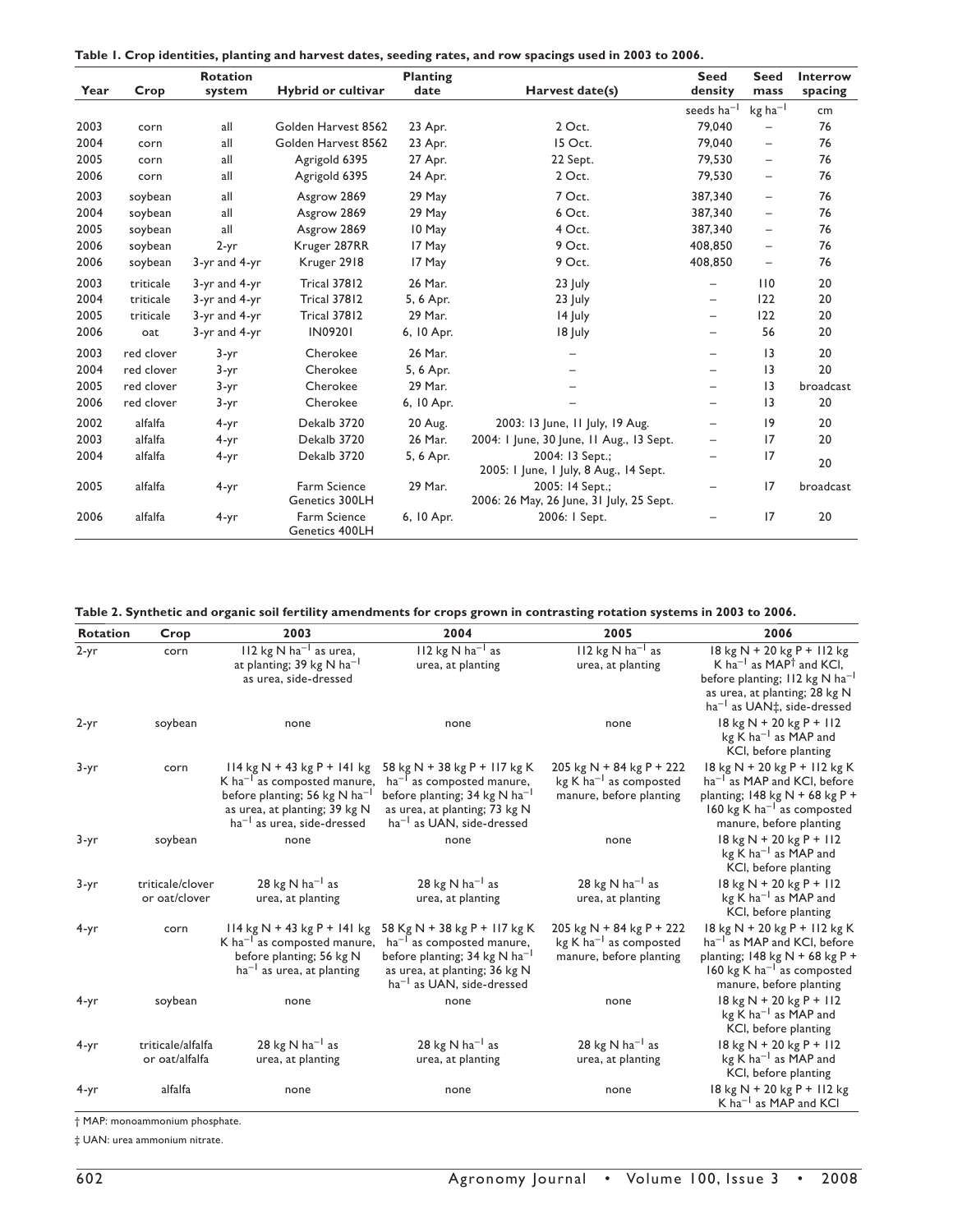| Table 3. Mechanical and chemical weed management practices for crops grown in contrasting rotation systems in 2003 to 2006. |
|-----------------------------------------------------------------------------------------------------------------------------|
| Dosages of herbicide active ingredients ( $kg$ ha <sup>-1</sup> ) are shown in parentheses.                                 |

| <b>Rotation</b> | Crop                                | 2003                                                                                                                                                                                                                  | 2004                                                                                                                                            | 2005                                                                                                                                                                 | 2006                                                                                                                                            |
|-----------------|-------------------------------------|-----------------------------------------------------------------------------------------------------------------------------------------------------------------------------------------------------------------------|-------------------------------------------------------------------------------------------------------------------------------------------------|----------------------------------------------------------------------------------------------------------------------------------------------------------------------|-------------------------------------------------------------------------------------------------------------------------------------------------|
| $2-yr$          | corn                                | rotary hoeing (Ix); PPI <sup>+</sup> ,<br>broadcast: S-metolachlor‡<br>$(1.60)$ , isoxaflutole $\S$<br>$(0.105)$ ; POST $\P$ , broadcast:<br>nicosulfuron# (0.026),<br>rimsulfuron†† (0.013),<br>mesotrione‡‡ (0.070) | PRE‡‡‡, broadcast:<br>S-metolachlor (1.60),<br>isoxaflutole (0.105)                                                                             | PRE, broadcast:<br>S-metolachlor (1.97),<br>isoxaflutole (0.070); POST,<br>broadcast: nicosulfuron<br>(0.026), rimsulfuron (0.013)                                   | PRE, broadcast:<br>S-metolachlor (1.14),<br>isoxaflutole (0.088)                                                                                |
| $2-yr$          | soybean                             | PPI, broadcast: S-metolachlor<br>(1.60); POST, broadcast:<br>bentazon§§ (1.12), flumiclorac<br>pentyl ester¶¶ (0.060),<br>clethodim## $(0.180)$                                                                       | PRE, broadcast:<br>S-metolachlor (1.60);<br>POST, broadcast: bentazon<br>$(1.12)$ , clethodim $(0.105)$                                         | PRE, broadcast:<br>S-metolachlor (I.81); POST,<br>broadcast: flumiclorac<br>pentyl ester (0.034)                                                                     | POST, broadcast: glyphosate<br>as isopropylamine<br>salt $\S$ §§ (2.25)                                                                         |
| $3 - yr$        | corn                                | rotary hoeing (Ix); interrow<br>cultivation (2x); POST,<br>banded†††: nicosulfuron<br>(0.013), rimsulfuron (0.007),<br>mesotrione (0.035)                                                                             | rotary hoeing $(I \times)$ ; interrow<br>cultivation (1x); POST,<br>banded: nicosulfuron<br>(0.013), rimsulfuron (0.007),<br>mesotrione (0.047) | rotary hoeing (Ix); interrow<br>cultivation (2x); POST,<br>banded: nicosulfuron<br>(0.013), rimsulfuron (0.007),<br>mesotrione (0.047)                               | rotary hoeing $(I \times)$ ; interrow<br>cultivation (2x); POST,<br>banded: nicosulfuron<br>(0.013), rimsulfuron (0.007),<br>mesotrione (0.053) |
| $3 - yr$        | soybean                             | rotary hoeing $(I \times);$<br>interrow cultivation<br>$(I \times)$ ; PPI, broadcast:<br>S-metolachlor (1.60);<br>POST, banded: flumiclorac<br>pentyl ester (0.030)                                                   | rotary hoeing (Ix); interrow<br>cultivation (2×); PRE,<br>broadcast: S-metolachlor<br>(1.60); POST, banded:<br>bentazon (0.56)                  | rotary hoeing $(I \times);$<br>interrow cultivation<br>$(I \times)$ ; PRE, broadcast:<br>S-metolachlor (I.81);<br>POST, banded: flumiclorac<br>pentyl ester (0.017)  | rotary hoeing (Ix); interrow<br>cultivation (Ix); POST,<br>banded: flumiclorac pentyl<br>ester (0.015), clethodim<br>(0.051), lactofen (0.053)  |
| $3 - yr$        | triticale/clover<br>or oat/clover   | stubble mowing (Ix)                                                                                                                                                                                                   | stubble mowing (Ix)                                                                                                                             | stubble mowing (Ix)                                                                                                                                                  | stubble mowing (Ix)                                                                                                                             |
| 4-yr            | corn                                | rotary hoeing $(I \times)$ ; interrow<br>cultivation (2x); POST,<br>banded: nicosulfuron<br>(0.013), rimsulfuron (0.007),<br>mesotrione (0.035)                                                                       | rotary hoeing $(I \times)$ ; interrow<br>cultivation (1x); POST,<br>banded: nicosulfuron<br>(0.013), rimsulfuron (0.007),<br>mesotrione (0.047) | rotary hoeing (Ix); interrow<br>cultivation (2x); POST,<br>banded: nicosulfuron<br>(0.013), rimsulfuron (0.007),<br>mesotrione (0.047)                               | rotary hoeing (Ix); interrow<br>cultivation (2x); POST,<br>banded: nicosulfuron<br>(0.013), rimsulfuron (0.007),<br>mesotrione (0.053)          |
| 4-yr            | soybean                             | rotary hoeing $(I \times);$<br>interrow cultivation<br>$(I \times)$ ; PPI, broadcast:<br>S-metolachlor (1.60);<br>POST, banded: flumiclorac<br>pentyl ester (0.030)                                                   | rotary hoeing $(I \times)$ , interrow<br>cultivation (2×); PRE,<br>broadcast: S-metolachlor<br>(1.60); POST, banded:<br>bentazon (0.56)         | rotary hoeing $(I \times)$ ,<br>interrow cultivation<br>$(I \times)$ ; PRE, broadcast:<br>S-metolachlor (I.8I);<br>POST, banded: flumiclorac<br>pentyl ester (0.017) | rotary hoeing (Ix); interrow<br>cultivation (Ix); POST,<br>banded: flumiclorac pentyl<br>ester (0.015), clethodim<br>(0.051), lactofen (0.053)  |
| $4 - yr$        | triticale/alfalfa<br>or oat/alfalfa | stubble mowing (Ix)                                                                                                                                                                                                   | stubble mowing (Ix),<br>hay removal $(I \times)$                                                                                                | stubble mowing (Ix),<br>hay removal $(I \times)$                                                                                                                     | stubble mowing (Ix),<br>hay removal $(I \times)$                                                                                                |
| $4 - yr$        | alfalfa                             | hay removal $(3x)$                                                                                                                                                                                                    | hay removal (4x)                                                                                                                                | hay removal (4x)                                                                                                                                                     | hay removal (4x)                                                                                                                                |

† PPI: pre-plant incorporation.

‡ S-metolachlor: acetamide, 2-chloro-*N*-(2-ethyl-6-methylphenyl)-N-(2-methoxy-1-methylethyl)-,(S).

§ Isoxaflutole: 5-cyclopropyl-4-(2-methylsulfonyl-4-trifluoromethylbenzoyl) isoxazole.

¶ POST: post-emergence application.

# Nicosulfuron: 2-((4,6-dimethoxypyrimidin-2-yl)aminocarbonyl) aminosulfonyl-N,N-dimethyl-3-pyridinecarboxamide.

†† Rimsulfuron: N((4,6- dimethoxypyrimidin-2-yl)amino]carbonyl)-3-(ethylsulfonyl)-2-pyridine sulfonamide.

‡‡ Mesotrione: (2-(4-methylsulfonyl)-2-nitrobenzoyl)-1,3-cyclohexanedione.

§§ Bentazon: 3-(1-methylethyl)-1H-2,1,3-benzothiadiazin-4(3H)-one 2,2-dioxide.

¶¶ Flumiclorac pentyl ester: (pentyl(2-chloro-4-fl uoro-5-(1,3,4,5,6,7-hexahydro-1,3-dioxo2H-isoindol-2-yl)phenoxy)acetate.

## Clethodim: (E)-2-(1-(((3-chloro-2-propenyl)oxy)imino)propyl)-5-(2-(ethylthio)propyl)-3-hydroxy-2-2cyclohenen-1-one.

††† Dosages for band applications have been adjusted for the 50% reduction in land area covered.

‡‡‡ PRE: pre-emergence application.

§§§ Glyphosate: N-(phosphonomethyl) glycine in the form of its isopropylamine salt.

disking and field cultivation were used to incorporate clover sod and prepare a seedbed for corn. Tillage practices in the 4-yr system were the same as in the 3-yr system, except for a longer period without soil disturbance, from small grain and alfalfa establishment until alfalfa sod was moldboard plowed in the fall.

In establishing the experiment during 2001 to 2002, cropping patterns similar to those described above were used, with several exceptions. Alfalfa preceding the 2003 corn crop in the 4-yr rotation was established with oat on 27 Mar. 2002, harvested twice (18 June and 19 Aug. 2002), and then moldboard plowed on 12 Nov. 2002. Consequently, the 2003 corn crop followed an alfalfa stand that was a year younger than the alfalfa stands preceding the 2004

to 2006 corn crops. Additionally, winter triticale, rather than spring triticale or oat, was planted in the 3- and 4-yr rotations on 25 Sept. 2001. Red clover and alfalfa were frost seeded into triticale on 28 Feb. 2002, but established poorly. Subsequently, hairy vetch (*Vicia villosa* Roth) was drilled into triticale stubble in the 3-yr rotation on 26 June 2002 and moldboard plowed on 12 Nov. 2002. Alfalfa was drilled into triticale stubble in the 4-yr rotation on 20 Aug. 2002 and allowed to grow the following year as a hay crop.

### **Crop Sampling and Data Analysis**

Yields of corn and soybean were determined from the central 12 rows ( $775 \text{ m}^2$ ) of each plot using a combine and a weigh wagon.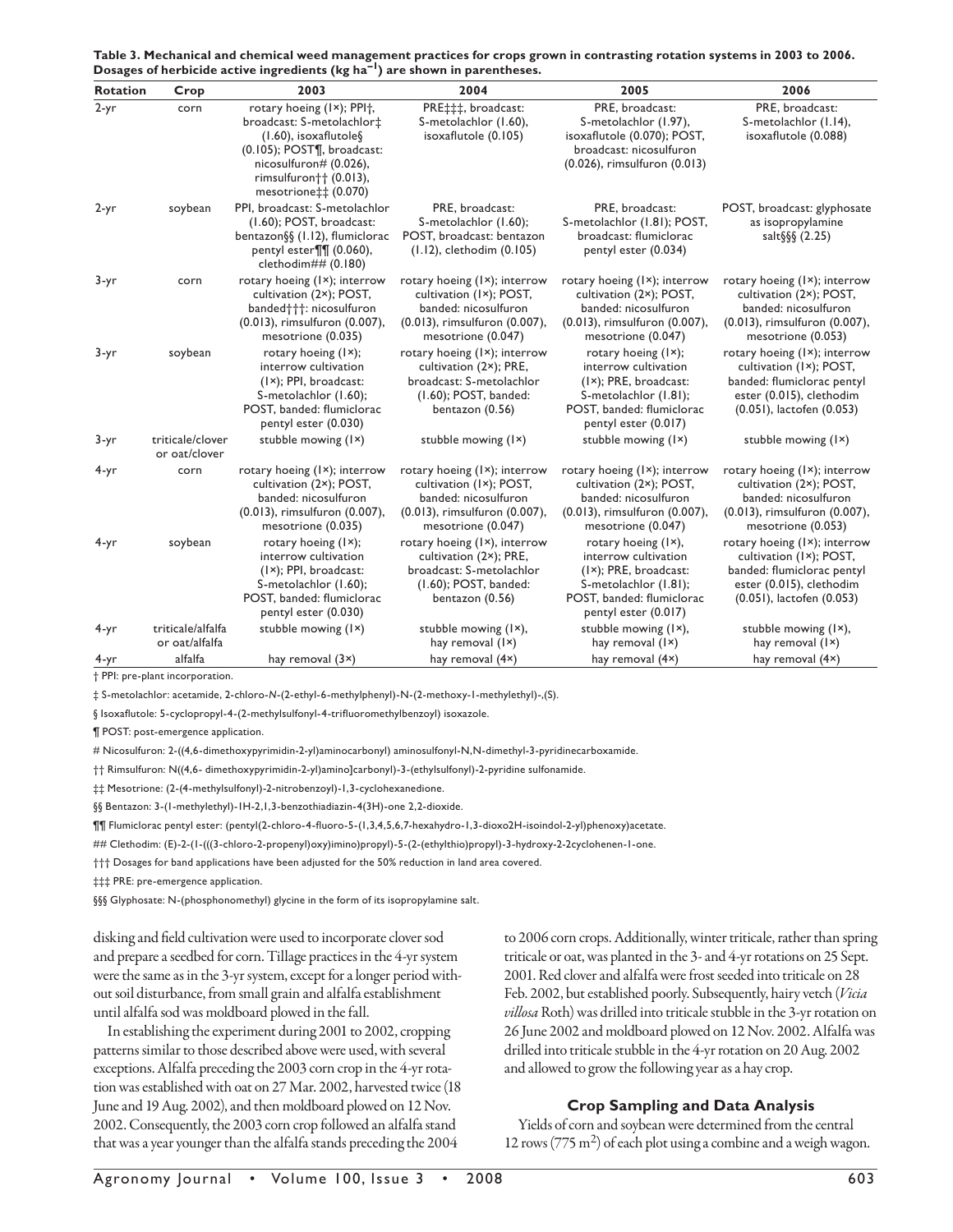Triticale and oat grain yields were determined in the same way from entire plots (1550  $m<sup>2</sup>$ ). Yields of triticale and oat straw and alfalfa hay were determined by weighing bales harvested from entire plots. After determining crop moisture concentrations, yields were adjusted to moisture levels of 155 g  $kg^{-1}$  for corn, 130 g  $kg^{-1}$ for soybean, 135 g kg<sup>-1</sup> for triticale grain, 140 g kg<sup>-1</sup> for oat grain,  $110$  g kg<sup>-1</sup> for straw, and  $150$  g kg<sup>-1</sup> for alfalfa hay. Because initial analyses indicated significant year by treatment interactions, crop yields were analyzed separately by year with analysis of variance models that included rotation system as a fixed factor and block as a random factor. Two orthogonal contrasts were used for analyses of crop yield data: (i) the 2-yr rotation vs. the average of the 3- and 4-yr rotations and (ii) the 3-yr vs. the 4-yr rotation.

### **Weed Manipulations, Sampling, and Data Analysis**

Weed responses to the three rotation systems were studied in two ways. The first approach ("pulse-chase") involved adding a pulse of velvetleaf and giant foxtail seeds to subplot areas of each rotation  $s$ ystem $\times$  crop phase main plot and measuring subsequent changes in seed density in soil. Both velvetleaf and giant foxtail are commonly encountered in midwestern U.S. crop fields (Bridges and Bauman, 1992). The second approach ("ambient weeds") involved measuring the biomass of weed species whose densities were not experimentally augmented, but which were affected by the chemical, mechanical, and cultural control practices associated with each rotation system.

To determine background population densities of velvetleaf and giant foxtail seeds, 40 19-mm-diam. soil cores were extracted to a depth of 20 cm in 7 by 7 m subplot areas of each main plot between 22 Oct. and 1 Nov. 2002. The cores were then washed in an elutriator to separate weed seeds from soil (Wiles et al., 1996), and viable velvetleaf and giant foxtail seeds were enumerated using direct germination and tetrazolium tests. The resulting data indicated background densities of viable velvetleaf and giant foxtail seeds to be low (velvetleaf:  $4 \pm 2$  seeds m<sup>-2</sup>; giant foxtail:  $21 \pm 7$  seeds m<sup>-2</sup>; mean ± SE). Locally harvested velvetleaf and giant foxtail seeds were then added at rates of 470 and 1876 viable seeds  $m^{-2}$ , respectively, to the surface of each subplot during 4 to 7 Nov. 2002. Velvetleaf and giant foxtail seed densities were determined again on 10 to 11 Apr. 2006 by collecting 40 32-mm-diam. soil cores to a depth of 20 cm in each subplot, washing them in an elutriator, and then measuring viable seed densities through direct germination and tetrazolium testing.

Repeated measures analysis of variance was used to test for differences among rotation systems in velvetleaf and giant foxtail seed densities between November 2002 and April 2006. Rotation system was used as a fixed factor and block as a random factor. Starting densities of viable seeds in each pulse-chase subplot were set at background densities plus pulse densities. Because the primary focus of the analyses was on differences among rotation systems, repeated measures ANOVAs were conducted using per-block means for each rotation, calculated by averaging seed densities over all crop phases in a rotation for each of the four replicate blocks.

Ambient weed biomass was determined in corn plots by clipping, drying, and weighing shoot material collected from eight 3.05 by 0.76-m sampling areas in each plot on 25 Sept. 2003, 5 Oct. 2004, 21 Sept. 2005, and 26 Sept. 2006. Sampling areas were not within the pulse-chase subplots. Weed biomass in soybean plots was determined in the same manner on 6 Oct. 2003, 5 Oct. 2004, 21 Sept. 2005, and 26 Sept. 2006. Weed biomass in small grain stubble

with red clover and alfalfa, and second year alfalfa was determined by clipping, drying, and weighing shoot material collected in eight 0.25 $\text{-m}^2$  quadrats in each plot on 9 Oct. 2003, 8 Oct. 2004, 29 Sept. 2005, and 28 Sept. 2006. Weed biomass data were analyzed separately by year with ANOVA models that included rotation system as a fixed factor and block as a random factor. The same two orthogonal contrasts used for analyses of crop yields were used to test for differences in weed biomass within the same crop among rotation systems, and among rotation systems averaged over crop phases.

# **Economic Analyses**

Economic performance of the different crops and rotation systems was assessed using (i) data from the experimental plots concerning machinery operations, inputs, and yields; (ii) costs of seeds, fertilizers, and herbicides at local agricultural dealers; (iii) agricultural engineering and farm business management data bases (Hanna, 2001; Edwards, 2005a; Duffy and Smith, 2006 and previous years); and (iv) central Iowa, state, and national-level market prices and subsidies for crops (Edwards 2005b; National Agricultural Statistics Service, 2006). Manure was assumed to be free (i.e., generated by on-farm livestock), but labor and machinery costs were assigned to spreading it. All crop expenses and incomes were accounted for in the year the crop was produced. Consequently, seed costs for alfalfa and income from hay produced during the alfalfa seeding year were assigned to the small grain phase of the 4-yr system. Yearly costs and returns to land and management were calculated for the different crops and rotation systems in 2003–2006, and economic analyses were conducted using averages of these values.

# **RESULTS**

### **Weather Conditions**

Temperature conditions during 2003 to 2006 did not deviate greatly from long-term averages, with the exception of June, July, and August 2004, which were cooler than usual (Table 4). Variation in precipitation during the 2003 to 2006 growing seasons was more marked. July 2003, May 2004, and August and September 2005 and 2006 were exceptionally wet, whereas August 2003, July and September 2004, and May and June 2006 were abnormally dry (Table 4). Several plots were flooded for up to 3 or 4 d in spring 2004, but in general, crop growth conditions during the period of the experiment were good to excellent.

# **Synthetic N fertilizer and herbicide use**

Use of the late spring soil nitrate test to guide post-emergence N fertilizer rates for corn (Blackmer et al., 1997) led to variation among years and cropping systems in synthetic N use (Table 2). This variation reflected differences in weather conditions, quantities and qualities of previous crop residues, and manure amendments. Synthetic N inputs for corn were, however, consistently higher in the 2-yr system than in the 3- and 4-yr systems (Table 2). Across years, the mean synthetic N use for corn was  $133 \text{ kg N} \text{ ha}^{-1} \text{ yr}^{-1}$  in the 2-yr system, 55 kg N ha<sup>-1</sup> yr<sup>-1</sup> in the 3-yr system, and 36 kg N  $ha^{-1}$  yr<sup>-1</sup> in the 4-yr system (Table 2). Total synthetic N use in the three rotation systems followed a pattern similar to that for corn. Averaged across 2003-2006 and the different phases of each rotation system, mean synthetic N use was 59% lower in the 3-yr system  $(28 \text{ kg ha}^{-1} \text{ yr}^{-1})$  and 74% lower in the 4-yr system  $(18 \text{ kg ha}^{-1} \text{ yr}^{-1})$ than in the 2-yr system (69 kg N ha<sup>-1</sup> yr<sup>-1</sup>) (Fig. 1A).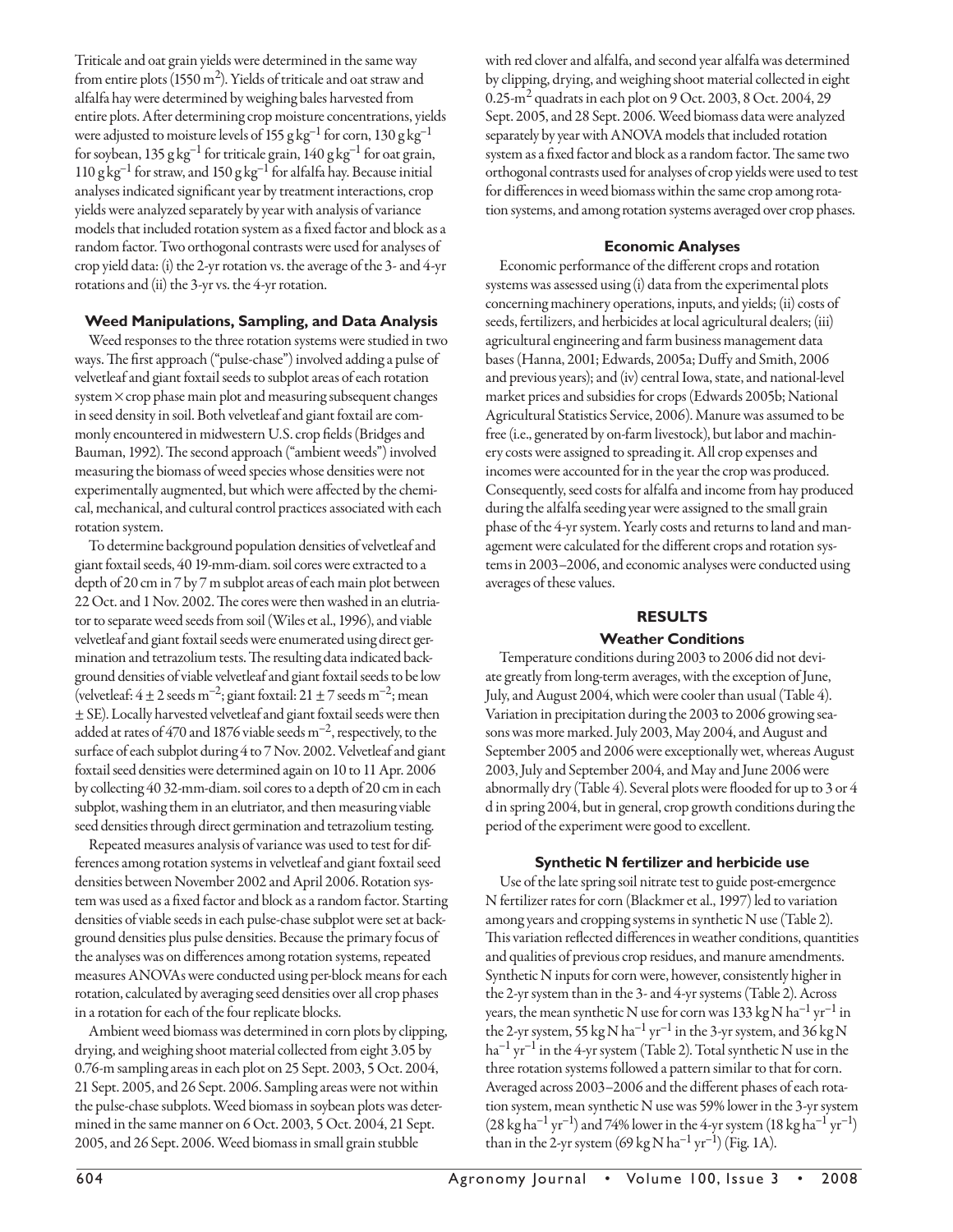| Table 4. Mean monthly air temperature and total monthly precipitation during the 2003 to 2006 growing seasons, and long-term |
|------------------------------------------------------------------------------------------------------------------------------|
| temperature and precipitation averages (1951–2006), at the experiment site.                                                  |

|           |      |      | <b>Temperature</b> |      | Precipitation      |      |      |              |      |                   |
|-----------|------|------|--------------------|------|--------------------|------|------|--------------|------|-------------------|
| Month     | 2003 | 2004 | 2005               | 2006 | Long-<br>term avg. | 2003 | 2004 | 2005         | 2006 | Long-term<br>avg. |
|           |      |      | $\sim$             |      |                    |      |      | mm           |      |                   |
| April     | 10   |      | 12                 | 12   | $\overline{0}$     | 112  | 61   | 84           | 109  | 88                |
| May       | 4    | 16   | 4                  | 16   | 16                 | 102  | 208  | $\mathbf{H}$ | 55   | 113               |
| June      | 20   | 19   | 22                 | 22   | 21                 | 150  | 91   | 124          | 21   | 125               |
| July      | 22   | 21   | 23                 | 24   | 23                 | 168  | 50   | 104          | 4    | 102               |
| August    | 23   | 19   | 22                 | 22   | 22                 | 25   | 132  | 172          | 156  | 105               |
| September | 16   | 19   | 20                 | 16   | 18                 | 100  | 34   | Ш            | 9    | 88                |
| October   | 12   | Н    | П                  | 9    |                    | 24   | 45   | q            | 64   | 59                |
| November  |      | 4    |                    | 4    |                    | 109  | 76   | 33           | 40   | 43                |

Herbicide use was consistently lower for corn and soybean in the 3- and 4-yr systems than in the 2-yr system, due to the use of banded post-emergence materials rather than broadcast applications of pre- and post-emergence materials (Table 3). Averaged across 2003–2006, mean herbicide use in corn was 1.700 kg a.i.  $ha^{-1} yr^{-1}$  in the 2-yr system, but only 0.066 kg a.i. ha<sup>-1</sup> yr<sup>-1</sup> in the 3- and 4-yr systems. For soybean, mean herbicide use across years was 2.470 kg a.i. ha<sup>-1</sup> yr<sup>-1</sup> in the 2-yr system as compared with 1.434 kg a.i.  $ha^{-1}$  yr<sup>-1</sup> in the 3- and 4-yr systems. A sharp drop in herbicide use occurred in the LEI systems in 2006, when postemergence materials became the only herbicides applied in soybean (Table 3). Averaged across years and the different phases of each rotation system, mean herbicide inputs were 76% lower in the 3-yr system  $(0.500 \text{ kg a.i. ha}^{-1} \text{ yr}^{-1})$  and 82% lower in the 4-yr system  $(0.375 \text{ kg a.i.} \text{ ha}^{-1} \text{ yr}^{-1})$  than in the 2-yr system  $(2.085 \text{ kg a.i.} \text{ ha}^{-1})$  $yr^{-1}$  (Fig. 1B).

#### **Crop Yields**

Corn and soybean yields in the LEI 3- and 4-yr systems matched (2003 and 2004) or exceeded (2005 and 2006) levels obtained from the conventionally managed 2-yr system (Table 5). To provide a context for these productivity data, we note that corn and soybean yields in all of the experimental systems were similar to or greater than mean yields of commercial farms in Boone County in all 4 yr of the experiment (Table 5).



**Fig. 1. (A) Synthetic N fertilizer and (B) herbicide active ingredients used in each rotation system, by year. The values shown represent the sums of the mass of materials applied per unit area in each of phase of each rotation system, divided by the length, in years, of the rotation.**

Small grain yields did not differ between the 3-yr and 4-yr systems (Table 5), but were markedly lower in 2004 than in other years, due to higher disease incidence and severity (data not shown). Mean county commercial yields for triticale were not available, but yield of oat in both the 3- and 4-yr systems exceeded mean oat yield for Boone County in 2006 (Table 5).

Alfalfa hay yields in the 4-yr system (Table 5) rose steadily between 2003 and 2006, perhaps reflecting a negative effect of the short establishment period during 2002 for the 2003 hay crop (Table 1), and a beneficial effect of composted manure and synthetic P and K fertilizers preceding the 2006 hay crop (Table 2). Second-year alfalfa hay yields in experiment plots were similar to or greater than mean yields of established alfalfa on commercial farms in Boone County in 2003 to 2006 (Table 5).

#### **Weed Seed Density and Biomass**

Giant foxtail seed population density in the surface 20 cm of soil in subplot areas with experimentally supplemented seed banks declined significantly between fall 2002 and spring 2006 in all of the rotation systems (Fig. 2A). The decline was greatest in the 2-yr system, least in the 3-yr system, and intermediate in the 4-yr system (Fig. 2A). Velvetleaf seed population density in subplots with supplemented seed banks declined significantly in the 2-



**Fig. 2. Change in viable seed densities of (A) giant foxtail and (B) velvetleaf between November 2002 and April 2006 in each rotation system, in the top 20 cm of soil. Means and their standard errors are shown. Negative values indicate a decline in mean seed densities over time. Asterisks indicate a significant difference (***P* **< 0.05, two-tailed test) between the value shown and 0. Within a species, values represented by columns not underwritten with the same lowercase letter are significantly different (***P* **< 0.05).**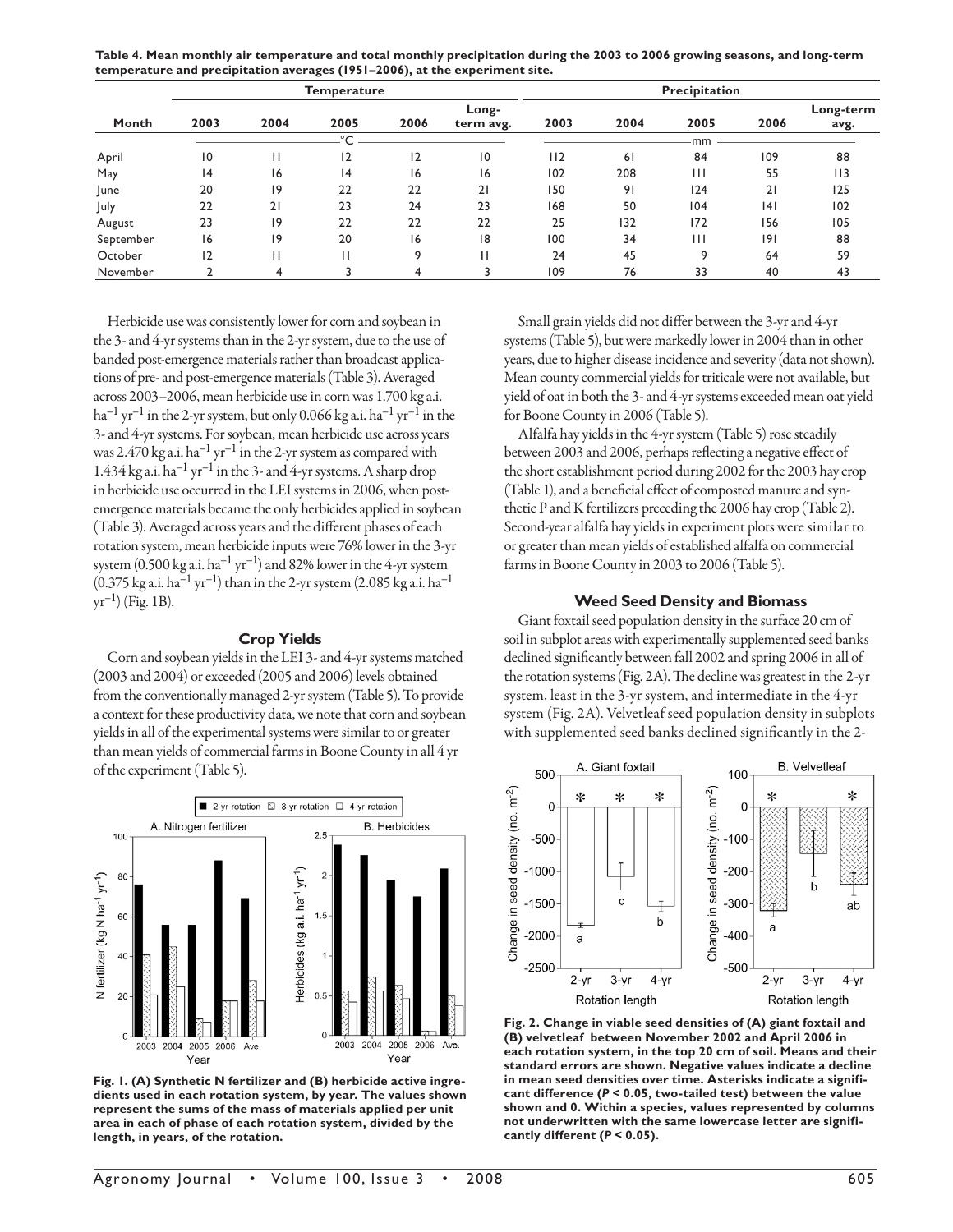**Table 5. Yields of corn, soybean, triticale and oat grain, and alfalfa hay from experimental plots and from commercial farms in Boone County, Iowa, 2003 to 2006.**

|                        |      | <b>Rotation system</b> |              |       | <b>Contrasts</b>        |                                      |                                       |                      |
|------------------------|------|------------------------|--------------|-------|-------------------------|--------------------------------------|---------------------------------------|----------------------|
| Crop                   | Year | $2-yr$                 | $3 - yr$     | 4-yr  | SE                      | Boone Co.<br>mean yield <sup>+</sup> | $2 - yr$ vs.<br>$(3 - yr + 4 - yr)/2$ | 3-yr vs.<br>$4 - yr$ |
|                        |      |                        |              |       | $Mg$ ha <sup>-1</sup> - |                                      | P                                     |                      |
| Corn                   | 2003 | 12.01                  | <b>II.77</b> | 11.51 | 0.31                    | 10.69                                | 0.3010                                | 0.5115               |
| Corn                   | 2004 | 12.84                  | 12.87        | 13.24 | 0.51                    | 12.05                                | 0.7352                                | 0.6210               |
| Corn                   | 2005 | 12.45                  | 14.28        | 14.14 | 0.37                    | 12.07                                | 0.0085                                | 0.7988               |
| Corn                   | 2006 | 12.75                  | 13.01        | 13.39 | 0.11                    | 10.83                                | 0.0156                                | 0.0533               |
| Soybean                | 2003 | 2.98                   | 2.88         | 2.94  | 0.13                    | 2.34                                 | 0.6665                                | 0.7348               |
| Soybean                | 2004 | 3.63                   | 4.03         | 3.98  | 0.14                    | 3.49                                 | 0.0674                                | 0.7988               |
| Soybean                | 2005 | 3.98                   | 4.29         | 4.31  | 0.09                    | 3.78                                 | 0.0277                                | 0.8526               |
| Soybean                | 2006 | 2.96                   | 3.36         | 3.33  | 0.07                    | 3.36                                 | 0.0049                                | 0.8032               |
| Triticale <sup>+</sup> | 2003 |                        | 5.15         | 4.99  | 0.05                    | na                                   |                                       | 0.0997               |
| Triticale <sup>+</sup> | 2004 |                        | 2.56         | 2.56  | 0.08                    | na                                   |                                       | 0.9900               |
| Triticale <sup>+</sup> | 2005 |                        | 4.09         | 4.41  | 0.17                    | na                                   |                                       | 0.2736               |
| Out <sub>†</sub>       | 2006 |                        | 4.78         | 4.75  | 0.14                    | 3.45                                 |                                       | 0.8803               |
| <b>Alfalfa</b>         | 2003 |                        |              | 8.53  | 0.11                    | 8.31                                 |                                       |                      |
| Alfalfa§               | 2004 |                        | -            | 8.94  | 0.69                    | 9.00                                 |                                       |                      |
| Alfalfa§               | 2005 |                        | -            | 10.03 | 0.36                    | 8.58                                 |                                       |                      |
| Alfalfa§               | 2006 |                        |              | 11.02 | 0.52                    | 7.03                                 |                                       |                      |

† Data from National Agricultural Statistics Service (2007b).

‡ Mean yield of harvested triticale and oat straw in the 3- and 4-yr rotations was 0.90 Mg ha–1 in 2003, 1.64  $Mg$  ha<sup>-1</sup> in 2004, 2.61 Mg ha<sup>-1</sup> in 2005, and 2.13 Mg ha<sup>-1</sup> in 2006.

 $\S$  Total alfalfa hay yield for second-year stands. Mean first-year yield was 0 Mg ha $^{-1}$  in 2003, 1.12 Mg ha $^{-1}$  in  $2004$ , 0.94 Mg ha $^{-1}$  in 2005, and 2.58 Mg ha $^{-1}$  in 2006.

|  |  |  |  |  |  |  | Table 6. Weed biomass in different crops and rotations in 2003 to 2006. |  |  |  |  |  |
|--|--|--|--|--|--|--|-------------------------------------------------------------------------|--|--|--|--|--|
|--|--|--|--|--|--|--|-------------------------------------------------------------------------|--|--|--|--|--|

|                  |      |                          | Rotation              | <b>Contrasts</b> |        |                             |                      |
|------------------|------|--------------------------|-----------------------|------------------|--------|-----------------------------|----------------------|
| Crop(s)          | Year | $2-yr$ †                 | $3-yr$ †              | $4-yr$           | SE‡    | 2-yr vs.<br>(3-yr + 4-yr)/2 | $3 - yr$ vs.<br>4-yr |
|                  |      |                          | $-$ g m <sup>-2</sup> |                  |        | P                           |                      |
| Corn             | 2003 | 0.1(0.10)                | 1.6(0.67)             | 0.1(0.09)        | (0.23) | 0.3736                      | 0.1280               |
| Corn             | 2004 | 0.1(0.10)                | 0.2(0.14)             | 0.0(0.03)        | (0.10) | 0.9192                      | 0.4435               |
| Corn             | 2005 | 0.1(0.05)                | 0.1(0.05)             | 0.1(0.12)        | (0.04) | 0.4720                      | 0.2418               |
| Corn             | 2006 | 0.1(0.11)                | 0.0(0.04)             | 0.0(0.02)        | (0.05) | 0.2819                      | 0.7574               |
| Soybean          | 2003 | 0.0(0.04)                | 2.1(0.77)             | 4.2(1.04)        | (0.36) | 0.0940                      | 0.6175               |
| Soybean          | 2004 | 0.6(0.38)                | 1.2(0.44)             | 0.4(0.24)        | (0.36) | 0.9337                      | 0.7070               |
| Soybean          | 2005 | 0.3(0.24)                | 0.1(0.08)             | 0.0(0.00)        | (0.09) | 0.1359                      | 0.5952               |
| Soybean          | 2006 | 0.0(0.00)                | 0.0(0.00)             | 0.8(0.37)        | (0.19) | 0.4657                      | 0.2261               |
| <b>Triticale</b> | 2003 |                          | 15.1(2.59)            | 32.0 (3.35)      | (0.49) |                             | 0.3578               |
| Triticale        | 2004 | $\overline{\phantom{m}}$ | 1.7(0.53)             | 0.3(0.21)        | (0.42) |                             | 0.6227               |
| <b>Triticale</b> | 2005 | $\overline{\phantom{m}}$ | 13.1(2.44)            | 0.5(0.38)        | (0.26) |                             | 0.0118               |
| Oat              | 2006 | -                        | 4.4(1.69)             | 1.7(0.90)        | (0.17) |                             | 0.0453               |
| Alfalfa          | 2003 | -                        |                       | 3.2(0.99)        | (0.58) |                             |                      |
| Alfalfa          | 2004 |                          |                       | 0.3(0.23)        | (0.15) |                             |                      |
| Alfalfa          | 2005 |                          |                       | 0.0(0.01)        | (0.01) |                             |                      |
| Alfalfa          | 2006 |                          |                       | 0.7(0.51)        | (0.13) |                             |                      |
| Rotation ave.    | 2003 | 0.1(0.07)                | $6.2$ (1.34)          | 9.9(1.36)        | (0.14) | 0.0003                      | 0.9221               |
| Rotation ave.    | 2004 | 0.4(0.24)                | 1.3(0.37)             | 0.2(0.18)        | (0.21) | 0.8952                      | 0.5405               |
| Rotation ave.    | 2005 | 0.2(0.14)                | 4.4(0.85)             | 0.2(0.13)        | (0.06) | 0.0040                      | 0.0002               |
| Rotation ave.    | 2006 | 0.6(0.05)                | 1.5(0.58)             | 0.8(0.45)        | (0.05) | 0.0002                      | 0.0939               |

 $\dagger$  Means of untransformed and  $\log_e(x + 1)$  transformed data. The latter are in parentheses.

 $\ddagger$  Standard errors of  $log_e(x + 1)$  transformed data.

and 4-yr systems, but remained unchanged in the 3-yr system (Fig. 2B). Reductions in velvetleaf seed density did not differ between the 2- and 4-yr systems (Fig. 2B).

Common waterhemp (*Amaranthus rudis* Sauer) and woolly cupgrass [*Eriochloa villosa* (Thunb.) Kunth.] were the dominant species contributing to weed biomass production in plot areas used for ambient weed measurements (data not shown). Ambient weed biomass in corn and soybean did not differ

among management systems and was low  $( $4.2 \text{ g m}^{-2}$ )$  in all years (Table 6). Weed biomass in small grain stubble and intercropped legumes did not differ between the 3- and 4-yr systems in 2003 and 2004, but was greater in the 3-yr system in 2005 and 2006 (Table 6). Weed biomass in established alfalfa was extremely low in all years and similar to levels measured in corn and soybean (Table 6).

### **Economic Performance Characteristics**

Averaged over the period 2003 to 2006, gross revenue was greatest in the 2-yr system, least in the 3-yr system, and intermediate in the 4-yr system (Table 7). Differences in gross revenue among the systems did not reflect differences in revenues from corn and soybean, since revenues for those crops were higher in the LEI systems than the conventional system (Table 7), due to higher average yields (Table 5). Rather, lower overall gross revenue from the LEI systems reflected low revenue from triticale and oat. Gross revenue from established alfalfa was intermediate between revenue from corn and soybean (Table 7).

Total production costs, excluding labor, were lowest for the 4-yr system, highest for the 2-yr system, and intermediate for the 3-yr system (Table 7). Cost savings for the LEI systems relative to the conventional system were most marked for herbicides and synthetic N fertilizer (data not shown). In contrast, labor requirements and associated labor costs were highest in the 4-yr system, least in the 2-yr system, and intermediate in the 3-yr system (Table 7). In particular, corn in the LEI systems had higher labor requirements than corn in the conventional system, due to added work for spreading composted manure, plowing legume sod, and cultivations. Alfalfa hay production in the 4-yr system also had a large labor requirement relative to corn and soybean production in the conventional 2-yr system.

Despite lower gross revenue and higher labor requirements, returns to land and management without subsidies were 7.1% higher for the LEI 4-yr system than for the

conventional 2-yr system, due to the large reduction in overall production costs (Table 7). Returns to land and management without subsidies were, however, 6.3% greater for the 2-yr system than for the 3-yr system (Table 7). Without subsidies, returns for corn in the 3- and 4-yr systems were greater than for corn in the 2-yr system, and the same pattern occurred for soybean (Table 7). Returns for alfalfa in 4-yr system exceeded returns for both corn and soybean in the 2-yr system.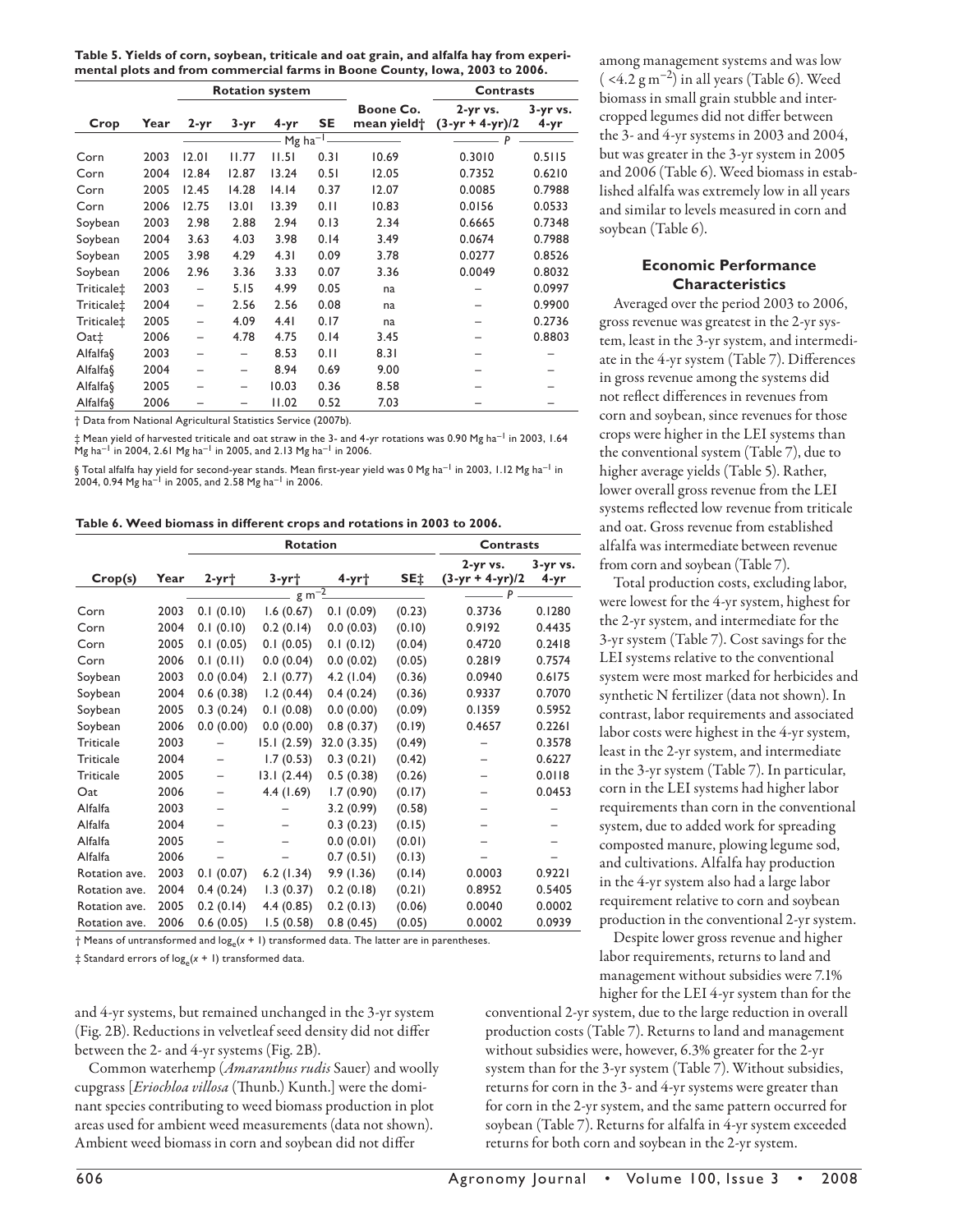The addition of subsidy payments changed the magnitude of differences among the cropping systems in returns to land and management, although it did not change the rank order of the systems. With subsidies, returns from the 4-yr system were only 1.1% greater than from the 2-yr system (Table 7). In contrast, subsidies increased the advantage in returns of the 2-yr system to 7.9% over the 3-yr system (Table 7). These patterns reflected differential rates of subsidization among crop rotation systems. The gain in net returns due to subsidies was 27% for the 2-yr system, 25% for the 3-yr system, and 20% for the 4-yr system (Table 7).

#### **DISCUSSION**

Our results show that corn and soybean yields in LEI systems can be sustained at levels that match or exceed levels obtained from conventional systems during the initial years following conversion from conventional management practices (Table 5), despite large reductions in agrichemical use (Fig. 1A and 1B). The frequency of corn and soybean phases within the diversified LEI systems examined in this study was lower than in the conventional 2-yr rotation system, so total corn and soybean production over time would be lower in the LEI systems. Nonetheless, the additional crops used within the LEI systems can have substantial value in the marketplace (Table 7), or play key roles in the nutrition of livestock in mixed farming operations.

Reductions in reliance on synthetic N fertilizer in the LEI systems were made possible by biological  $N<sub>2</sub>$  fixation by forage legumes and applications of nutrients within manure (Table 2). Although we did not quantify  $N_2$  fixation and N release by forage legumes in this study, Heichel et al. (1984, 1985) found that first-year stands of red clover fixed 133 kg N ha<sup>-1</sup> yr<sup>-1</sup> and established stands of alfalfa fixed 114 to 224 kg N ha<sup>-1</sup> yr<sup>-1</sup>. Fox and Piekielek (1988) estimated that residues of red clover

in soil biological, physical, and chemical properties (Weil and Magdoff, 2004).

Increasing crop diversity and rotation length may have contributed to higher soybean yields in the 3- and 4-yr systems compared with the 2-yr system. Summarizing the results of several long-term rotation experiments, Porter et al. (1997) concluded that maximum corn yields could be achieved in a 2-yr corn–soybean rotation, but that a longer rotation with lower soybean frequency was needed to maximize soybean yield. Similarly, Mallarino et al. (2006) noted that over a 21-yr period, no yield difference occurred for corn when the crop was grown at high N fertilizer levels in a 2-yr rotation with soybean vs. when it was grown in a 4-yr rotation sequence of corn/oat/alfalfa/alfalfa. In contrast, soybean yield was higher when that crop was grown in a 4-yr rotation (soybean/corn/oat/corn) than in a 2-yr rotation with corn.

We believe it is unlikely that the yield differences observed in 2005 and 2006 between the LEI 3-yr and 4-yr systems and the conventional 2-yr system resulted from nutrient insufficiency in the conventional system, since soil tests indicated optimum to high levels of N, P, and K in all systems. Nitrogen fertilizer rates applied to corn in the 2-yr system of the present study were similar to rates that maximized yield of corn rotated with soybean during 2000 to 2004 in central Iowa (Sawyer et al., 2006). It is possible that other nutrients added through manure applications, especially P and K, may have provided a yield response for corn and soybean in the LEI systems. We did not, however, create subplots for nutrient manipulations within our experiment to determine whether ambient fertility levels limited or promoted yields. Yield gains due to changes in rotation length and crop sequence under conditions of high soil fertility and adequate pest suppression have been attributed to microbiological, biochemical, and

and alfalfa provided the equivalent of 96 and 121 kg N ha<sup>-1</sup>, respectively, of synthetic fertilizer to corn grown in the year following termination of the legume stands.

We estimate that the quantities of N applied in manure in this study were about 70% of what could be used on a mixed crop-livestock farm where cattle were fed with the amounts of corn and forage produced in our experimental plots (I-FARM, 2007). Manuring has been shown to increase corn and soybean yields, even when the nutrient requirements of those crops are met with other fertility sources (Magdoff and Amadon, 1980; Eghball and Power 1999; McAndrews et al., 2006). Yield enhancement by manure and other organic amendments has been attributed to changes

**Table 7. Gross revenues, production costs, labor requirements, and returns to land and management for contrasting rotation systems, 2003 to 2006.**

| <b>Rotation</b>     | Gross<br>revenue† | <b>Production</b><br>cost‡ | Labor<br>requirement | <b>Return to land</b><br>no subsidies§ | <b>Return to land</b><br>and management, and management,<br>with subsidies¶ |
|---------------------|-------------------|----------------------------|----------------------|----------------------------------------|-----------------------------------------------------------------------------|
|                     |                   |                            | $h h a^{-1} yr^{-1}$ |                                        |                                                                             |
| 2-yr rotation       |                   |                            |                      |                                        |                                                                             |
| Corn                | 1202.05           | 582.48                     | 1.61                 | 603.52                                 | 793.96                                                                      |
| Soybean             | 757.18            | 331.99                     | 2.03                 | 405.01                                 | 489.83                                                                      |
| Rotation avg.       | 979.62            | 457.24                     | 1.82                 | 504.27                                 | 641.90                                                                      |
| 3-yr rotation       |                   |                            |                      |                                        |                                                                             |
| Corn                | 1238.63           | 500.42                     | 4.25                 | 695.68                                 | 895.57                                                                      |
| Soybean             | 816.34            | 291.61                     | 2.52                 | 499.61                                 | 585.71                                                                      |
| Small grain/clover  | 499.29            | 251.99                     | 1.90                 | 228.28                                 | 303.29                                                                      |
| Rotation avg.       | 851.42            | 348.01                     | 2.89                 | 474.52                                 | 594.85                                                                      |
| 4-yr rotation       |                   |                            |                      |                                        |                                                                             |
| Corn                | 1250.41           | 483.97                     | 4.27                 | 723.73                                 | 924.15                                                                      |
| Soybean             | 824.12            | 292.63                     | 2.52                 | 506.35                                 | 592.65                                                                      |
| Small grain/alfalfa | 613.80            | 350.44                     | 2.67                 | 236.65                                 | 311.64                                                                      |
| Alfalfa             | 929.04            | 194.27                     | 4.17                 | 693.10                                 | 768.10                                                                      |
| Rotation avg.       | 904.34            | 330.33                     | 3.41                 | 539.96                                 | 649.14                                                                      |
|                     |                   |                            |                      |                                        |                                                                             |

† Crop prices used in the calculations were \$95.70 Mg–1 for corn; \$227.85 Mg–1 for soybean; \$82.45 Mg–1 for triticale grain;  $$110.25$  Mg<sup>-1</sup> for oat grain; \$54.45 Mg<sup>-1</sup> for triticale and oat straw; and \$77.10 Mg<sup>-1</sup> for alfalfa hay.

‡ Costs included fi eld operations, handling, and hauling, and for corn, drying as well. Land and labor costs were not included. § Labor charge was set at \$10 h<sup>-1</sup>.

¶ Crop subsidies comprised loan defi ciency, counter cyclical, and direct payments.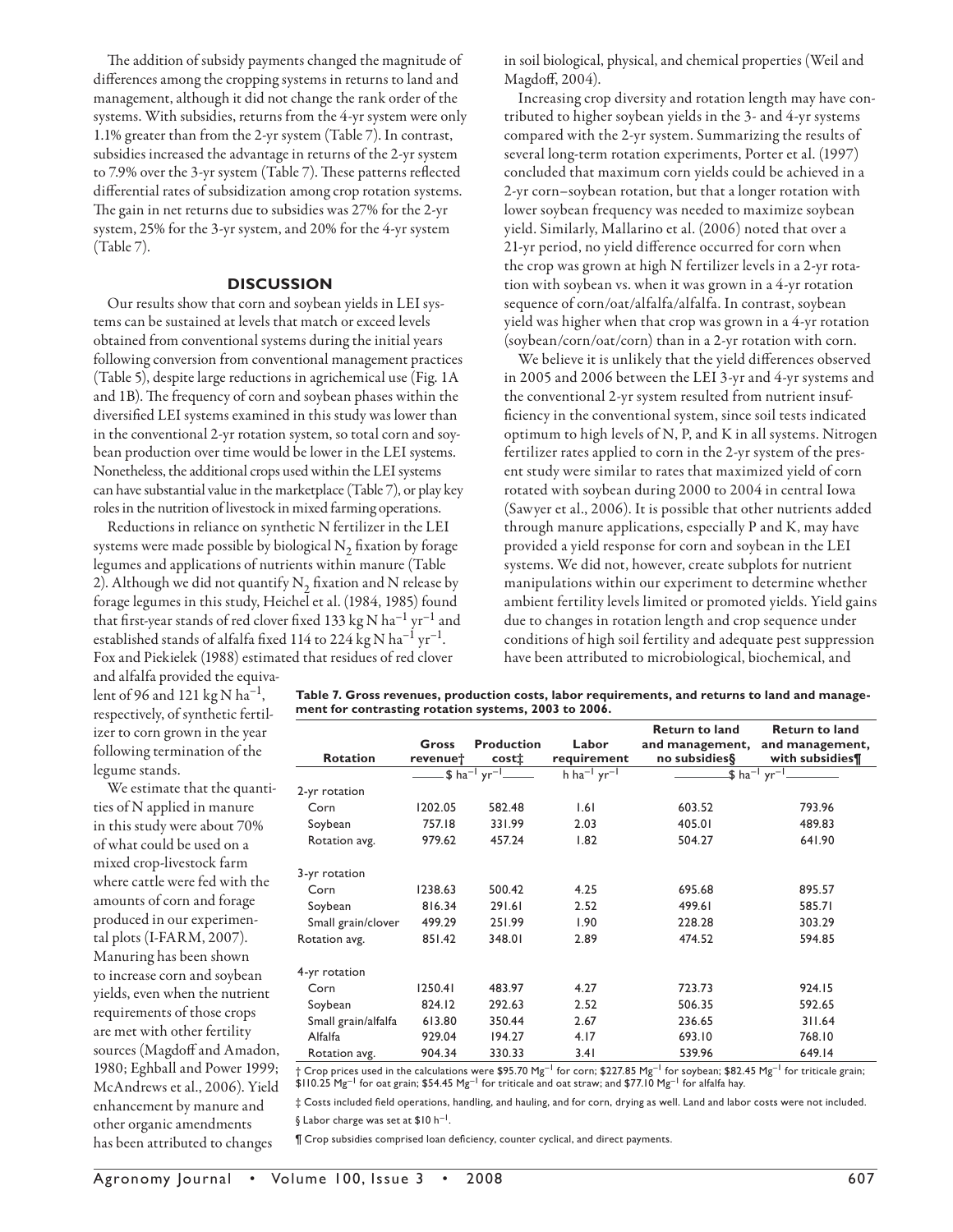physical factors, but the relevant mechanisms remain incompletely understood (Crookston et al., 1991; Bullock, 1992).

Although not quantified in this study, potential environmental impacts of LEI systems should be considered. Magdoff et al. (1997) and Dinnes et al. (2002) indicated that reductions in synthetic N fertilizer use, coupled with greater use of perennial crops and judicious use of manure, constitute important components of strategies to conserve N and protect water from N contamination. Data from the study by Drinkwater et al. (1998) indicate that a diversified cropping system, which included small grains and forage legumes in addition to corn and soybean, and which received manure, but no synthetic N, lost less nitrate N through leaching than did a conventionally managed corn/soybean system. We suggest that greater use of LEI systems similar to those used in the present study may offer substantial opportunities to produce adequate crop yields while improving N management.

Gilliom et al. (2006) noted that reducing herbicide use is likely to be an effective way to reduce herbicide concentrations in the hydrologic system. Results of the present study indicate that major reductions in herbicide use can be achieved in diversified LEI systems without compromising weed suppression, at least during the initial years following conversion from conventional management. By the fourth year of this study (2006), total herbicide use in corn and soybean was 94% lower in the 3- and 4-yr systems compared with the conventional 2-yr system (Table 3), yet only trivial amounts of weed biomass (  $\leq 0.8$  g m<sup>-2</sup>) were measured in corn and soybean in any of the systems (Table 6). Continued monitoring of weed dynamics in our study plots over several more rotation cycles would allow for determination of whether effective weed suppression could be maintained with low levels of herbicides for extended periods.

The numbers of giant foxtail and velvetleaf seeds we added to our manipulated subplots in 2002 were within the range of seed shed rates observed by other investigators in corn and soybean fields (Cardina and Norquay, 1997; Forcella et al., 2000; Bussan et al., 2000, 2001). Following this initial experimental pulse of seeds, giant foxtail and velvetleaf seed bank densities declined or remained stable over the subsequent 4 yr in all of the rotation systems (Fig. 2A and 2B), despite greater seed production in the 3- and 4-yr systems than in the 2-yr system (Heggenstaller and Liebman, 2006). Modeling analyses conducted by Westerman et al. (2005) indicated that the LEI 4-yr rotation system could provide effective control of velvetleaf and other weeds with similar life history characteristics due to the diversity of stress and mortality factors the rotation imposed on the weeds. Seed losses to rodent and insect seed predators occurred in all three systems (Heggenstaller et al., 2006; O'Rourke et al., 2006), but this ecological interaction appears to have been particularly important for suppressing weed densities in the LEI systems (Davis and Liebman, 2003; Davis et al., 2003; Westerman et al., 2005).

Although weed suppression was largely effective in all of the systems included in this study, certain aspects of the LEI systems require more attention. Weed growth in the stubble of small grains intercropped with alfalfa in the 4-yr system was problematic in 2003 (Table 7), when

dry conditions in August (Table 4) precluded a fall alfalfa harvest, but not in other years, when weeds were removed with hay harvested in September. In contrast, weeds were more frequently a problem in the stubble of small grains intercropped with red clover in the 3-yr system (Table 6), which was not removed as hay in late summer. In a study of weed dynamics on a commercial farm using a diversified LEI system similar to the 4-yr rotation reported about here, Buhler et al. (2001) observed increased weed survival and seed production in small grain stubble and a newly established legume underseeding as compared to other phases of the rotation. Norris and Ayres (1991) reported that suppression of yellow foxtail [*Setaria glauca* (L.) Beauv.] in alfalfa could be improved by adjusting harvest timing. We suggest that analogous improvements in weed suppression in small grain stubble might be accomplished by timely late summer mowing.

The rotation systems and management practices used in the present study were well suited to investigations of crop performance and weed dynamics, but should not be construed to represent economically optimum systems. For example, in the case of LEI systems, longer rotations with additional years of hay might be more profitable; for conventional systems, different herbicide products might be more cost-effective. The present study also did not consider the economic impacts of integrating crop and livestock enterprises. Despite these shortcomings, the systems evaluated in this study indicate the types of outcomes that might be achieved with conventional and diversified LEI systems for agronomic crops in the midwestern United States.

One of the key points to emerge from the present study is that productive and profitable LEI cropping systems are based on optimizing overall system performance by fitting together individual crop components. For example, though triticale and oat added relatively little revenue themselves to the 4-yr rotation system (Table 7), they served as effective nurse crops for establishing alfalfa, thereby minimizing erosion, suppressing velvetleaf growth without herbicides (Heggenstaller and Liebman, 2006), and providing habitat for seed predators attacking velvetleaf and giant foxtail seeds (Heggenstaller et al., 2006). Alfalfa was less profitable than corn (Table 7), but its inclusion within the rotation system allowed significant reductions in N use for corn (Table 2), while also suppressing velvetleaf seed production (Heggenstaller and Liebman, 2006) and fostering weed seed predators (Heggenstaller et al., 2006). In coming years, if society seeks to satisfy multiple performance criteria for agriculture, including enhanced crop productivity, satisfactory profitability, and improved environmental protection through reduced agrichemical use, continued attention to the design and performance characteristics of LEI systems will be required.

#### **ACKNOWLEDGMENTS**

We extend our sincere thanks to A. Anderson, J. Borza, M. Burns, R. Donahoo, W. Edwards, M. Fiscus, D. Franzenburg, G. Fuerst, R. Graef, F. Graziani, T. Lux, G. McAndrews, A. Messner, L. Miller, Z. Miller, M. O'Rourke, D. Rosmann, A. Schwarte, D. Williams, R. Wisner, and A. Wright for their assistance.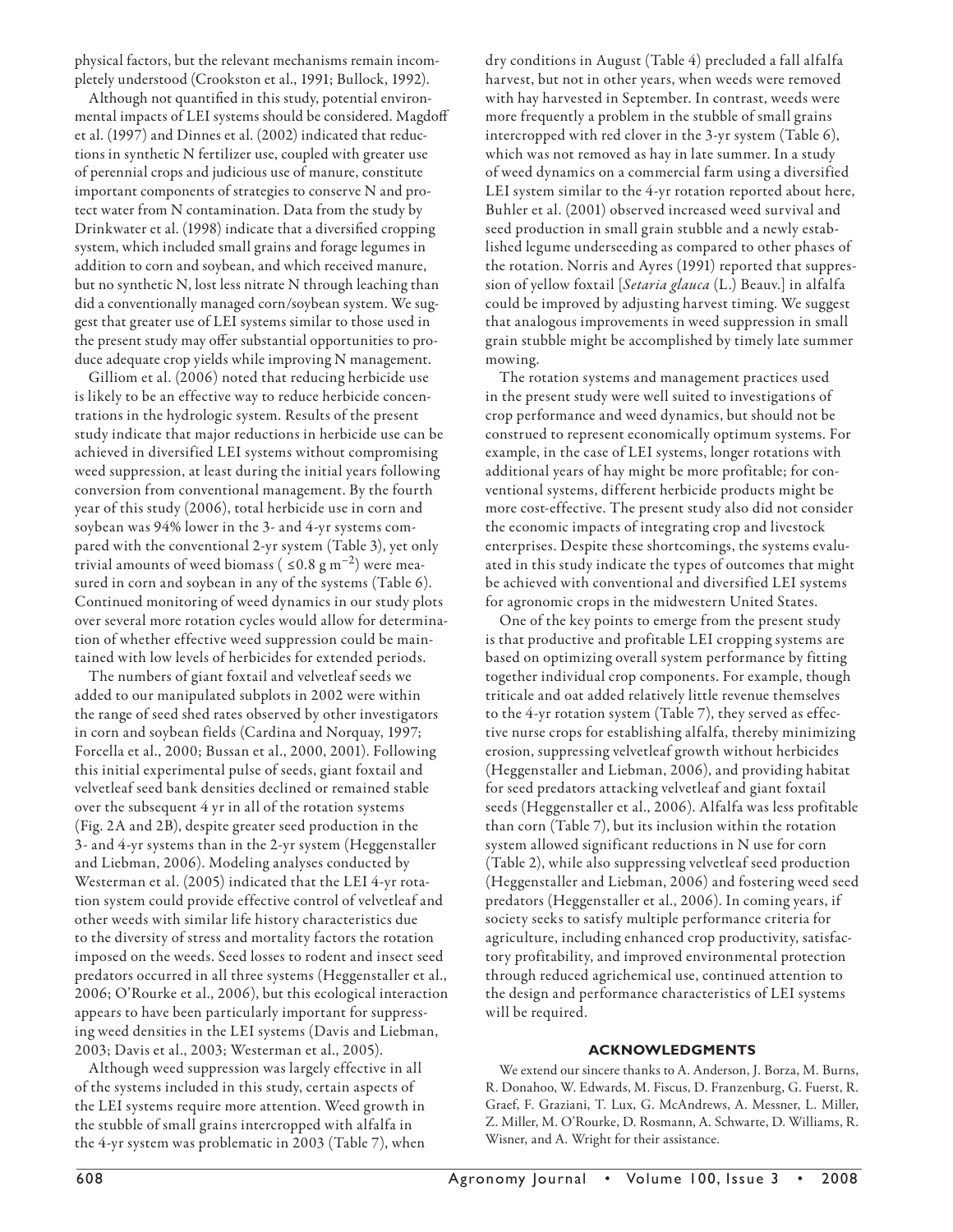#### **REFERENCES**

- Blackmer, A.M., R.D. Voss, and A.P. Mallarino. 1997. Nitrogen fertilizer recommendations for corn in Iowa. PM-1714. Available at http:// www.extension.iastate.edu/Publications/PM1714.pdf (verified 31 Jan. 2008). Iowa State Univ. Ext., Ames.
- Bridges, D.C., and P.A. Bauman. P.A. 1992. Weeds causing losses in the United States. p. 40–98. *In* D.C. Bridges (ed.) Crop losses due to weeds in the United States. Weed Sci. Soc. of Am., Champaign, IL.
- Buhler, D.D., J.L. Gunsolus, and D.F. Ralston. 1992. Integrated weed management techniques to reduce herbicide inputs in soybean. Agron. J. 84:973–978.
- Buhler, D.D., K.A. Kohler, and R.L. Thompson. 2001. Weed seed bank dynamics during a five-year crop rotation. Weed Technol. 15:170–176.
- Bullock, D.G. 1992. Crop rotation. Crit. Rev. Plant Sci. 11:309–326.
- Bussan, A.J., C.M. Boerboom, and D.E. Stoltenberg. 2000. Response of *Setaria faberi* demographic processes to herbicide rates. Weed Sci. 48:445–453.
- Bussan, A.J., C.M. Boerboom, and D.E. Stoltenberg. 2001. Response of velvetleaf demographic processes to herbicide rates. Weed Sci. 49:22–30.
- Cardina, J., and H.M. Norquay. 1997. Seed production and seedbank dynamics in subthreshold velvetleaf (*Abutilon theophrasti*) populations. Weed Sci. 45:85–90.
- Crookston, R.K., J.E. Kurle, P.J. Copeland, J.H. Ford, and W.E. Lueschen. 1991. Rotational cropping sequence affects yield of corn and soybean. Agron. J. 83:108–113.
- Davis, A.S., P.M. Dixon, and M. Liebman. 2003. Cropping system effects on giant foxtail demography: II. Retrospective perturbation analysis. Weed Sci. 51:930–939.
- Davis, A.S., and M. Liebman. 2003. Cropping system effects on giant foxtail (*Setaria faberi*) demography: I. Green manure and tillage timing. Weed Sci. 51:919–929.
- Deming, S.R., L. Johnson, D. Lehnert, D.R. Mutch, L. Probyn, K. Renner, J. Smeenk, S. Thalmann, and L. Worthington (ed.). 2007. Ecologically based farming systems. Ext. Bull. E-2983. Michigan State Univ., East Lansing.
- Dinnes, D.L., D.L. Karlen, D.B. Jaynes, T.C. Kaspar, J.L. Hatfield, T.S. Colvin, and C.A. Cambardella. 2002. Nitrogen management strategies to reduce nitrate leaching in tile-drained Midwestern soils. Agron. J. 94:153–171.
- Drinkwater, L.E., P. Wagoner, and M. Sarrantonio. 1998. Legume-based cropping systems have reduced carbon and nitrogen losses. Nature (London) 396:262–265.
- Duffy, M., and D. Smith. 2006. Estimated costs of crop production in Iowa–2006. FM-1712. Iowa State Univ. Ext., Ames.
- Edwards, W. 2005a. Estimating farm machinery costs. PM 710. Available at http://www.extension.iastate.edu/Publications/PM710.pdf (verified 31 Jan. 2008). Iowa State Univ. Ext., Ames.
- Edwards, W. 2005b. Commodity programs for crops. Ag Decision Maker File A1–32. Available at http://www.extension.iastate.edu/agdm/crops/ pdf/a1-32.pdf (verified 31 Jan. 2008). Iowa State Univ. Ext., Ames.
- Eghball, B., and J.F. Power. 1999. Composted and non-composted manure application to conventional and no-tillage systems: Corn yield and nitrogen uptake. Agron. J. 91:819–825.
- Environmental Working Group. 2007. Farm subsidy database. Available at http://www.ewg.org/farm/(verified 31 Jan. 2008).
- Forcella, F., N. Colbach, and G.O. Kegode. 2000. Estimating seed production of three *Setaria* species in row crops. Weed Sci. 48:436–444.
- Fox, R.H., and W.P. Piekielek. 1988. Fertilizer N equivalence of alfalfa, birdsfoot trefoil, and red clover for succeeding corn crops. J. Prod. Agric. 1:313–317.
- Gallandt, E.R., E.B. Mallory, A.R. Alford, F.A. Drummond, E. Groden, M. Liebman, M.C. Marra, J.C. McBurnie, and G.A. Porter. 1998. Comparison of alternative pest and soil management strategies for Maine potato production systems. Am. J. Altern. Agric. 13:146–161.
- Gilliom, R.J., J.E. Barbash, C.G. Crawford, P.A. Hamilton, J.D. Martin, N. Nakagaki, L.H. Nowell, J.C. Scott, P.E. Stackelberg, G.P. Thelin, and D.M. Wolock. 2006. The quality of our nation's waters: Pesticides in the nation's streams and ground water, 1992–2001. Circular 1291. U.S. Dep. of Interior and U.S. Geol. Surv., Reston, VA.
- Goolsby, D.A., W.A. Battaglin, G.B. Lawrence, R.S. Artz, B.T. Aulenbach, R.P. Hooper, D.R. Keeney, and G.J. Stensland. 1999. Flux and sources of nutrients in the Mississippi-Atchafalaya River Basin. Topic 3 Report

for the Integrated Assessment on Hypoxia in the Gulf of Mexico. Decision Analysis Ser.17. Available at http://oceanservice.noaa.gov/ products/hypox\_t3final.pdf (verified 31 Jan. 2008). Natl. Oceanic and Atmospheric Administration, Coastal Ocean Program, Silver Spring, MD.

- Hanna, M. 2001. Estimating field capacity of farm machines. PM 696. Available at http://www.extension.iastate.edu/Publications/PM696. pdf (verified 31 Jan. 2008). Iowa State Univ. Ext., Ames.
- Heggenstaller, A.H., and M. Liebman. 2006. Demography of *Abutilon theophrasti* and *Setaria faberi* in three crop rotation systems. Weed Res. 46:138–151.
- Heggenstaller, A.H., F.D. Menalled, M. Liebman, and P.R. Westerman. 2006. Seasonal patterns in post-dispersal seed predation of *Abutilon theophrasti* and *Setaria faberi* in three cropping systems. J. Appl. Ecol. 43:999–1010.
- Heichel, G.H., D.K. Barnes, C.P. Vance, and K.I. Henjum. 1984. N<sub>2</sub> fixation, and N and dry matter partitioning during a 4-year alfalfa stand. Crop Sci. 24:811–815.
- Heichel, G.H., C.P. Vance, D.K. Barnes, and K.I. Henjum. 1985. Dinitrogen fixation, and N and dry matter distribution during 4-year stands of birdsfoot trefoil and red clover. Crop Sci. 25:101–105.
- I-FARM. 2007. Integrated crop and livestock production and biomass planning tool. Available at http://i-farmtools.org/i-farm (verified 31 Jan. 2008). Iowa State Univ., Ames.
- Jordan, V.W.L., and J.A. Hutcheon. 1995. Less-intensive farming and the environment: An integrated farming systems approach for U.K. arable crop production. p. 307–318. *In* D.M. Glen et al. (ed.) Ecology and integrated farming systems. John Wiley & Sons, Chichester, UK.
- Klonsky, K., and P. Livingston. 1994. Alternative systems aim to reduce inputs, maintain profits. Calif. Agric. 48(5):34-42.
- Liebman, M., and C.P. Staver. 2001. Crop diversification for weed management. p. 322–374. *In* M. Liebman et al. (ed.) Ecological management of agricultural weeds. Cambridge Univ. Press, Cambridge, UK.
- Magdoff, F.R., and J.F. Amadon. 1980. Yield trends and soil chemical change resulting from nitrogen and manure application to continuous corn. Agron. J. 72:161–164.
- Magdoff, F., L. Lanyon, and W. Liebhardt. 1997. Nutrient cycling, transformations, and flows: Implications for a more sustainable agriculture. Adv. Agron. 60:173.
- Mallarino, A.P., E. Ortiz-Torres, and D. Rueber. 2006. Grain yield of corn, soybean, and oat as affected by crop rotation and nitrogen fertilization for corn. p. 16–17. *In* Annual progress reports-2005. Northern Research and Demonstration Farm. ISRF05–22. Available at http:// www.ag.iastate.edu/farms/05reports/n/GrainYield.pdf (verified 31 Jan. 2008). Iowa State Univ., Ames.
- McAndrews, G.A., M. Liebman, C.A. Cambardella, and T.L. Richard. 2006. Residual effects of composted and fresh solid swine (Sus scrofa L.) manure on soybean [*Glycine max* (L.) Merr.] growth and yield. Agron. J. 98:873–882.
- Morris, T.F., A.M. Blackmer, and N.M. El-Hout. 1993. Optimal rates of nitrogen fertilization for first-year corn after alfalfa. J. Prod. Agric. 6:344–350.
- Mulder, T.A., and J.D. Doll. 1993. Integrating reduced herbicide use with mechanical weeding in corn (*Zea mays*). Weed Technol. 7:382–389.
- Munn, D.A., G. Coffing, and G. Sautter. 1998. Response of corn, soybean, and wheat crops to fertilizer and herbicides in Ohio compared with low-input production practices. Am. J. Altern. Agric. 13:181–189.
- National Agricultural Statistics Service. 2003. Agricultural chemical usage-2002 field crops summary. Available at http://usda. mannlib.cornell.edu/usda/nass/AgriChemUsFC//2000s/2003/ AgriChemUsFC-05-14-2003.pdf (verified 31 Jan. 2008). NASS-USDA, Washington, DC.
- National Agricultural Statistics Service. 2006. Crops: Prices received by farmers–Iowa. Available at http://www.nass.usda.gov/Statistics\_by\_ State/Iowa/Publications/Annual\_Statistical\_Bulletin/2007/124\_07. pdf (verified 31 Jan. 2008). NASS, USDA, Washington, DC.
- National Agricultural Statistics Service. 2007a. Agricultural chemical use database. Available at http://www.pestmanagement.info/nass/(verified 31 Jan. 2008). NASS, USDA, Washington, DC.
- National Agricultural Statistics Service. 2007b. Iowa county data–crops. Available at http://www.nass.usda.gov/Statistics\_by\_State/Iowa/index. asp#.html (verified 31 Jan. 2008). NASS, USDA, Washington, DC.
- National Research Council. 1989. Alternative agriculture. Natl. Academy Press, Washington, DC.